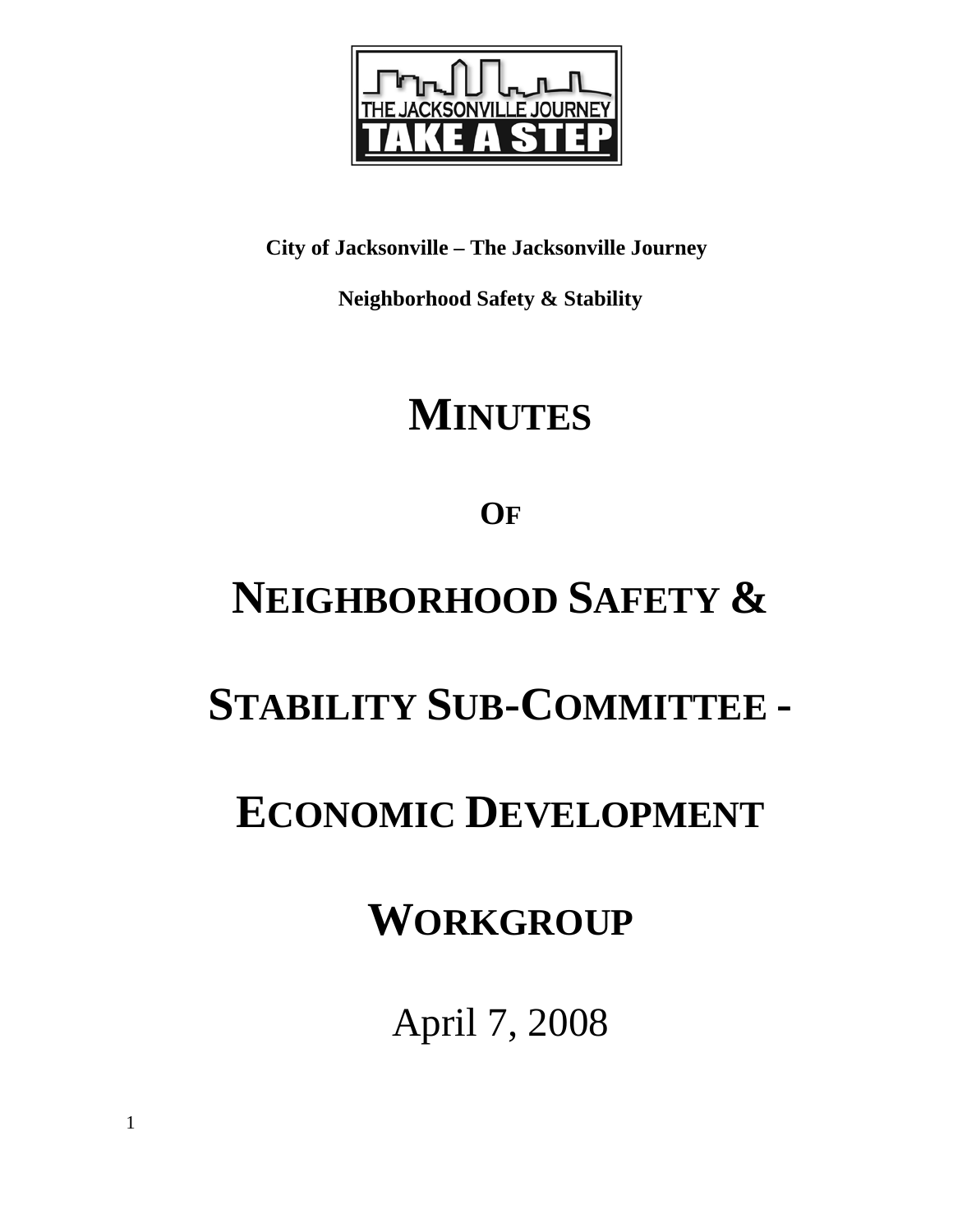### **The Jacksonville Journey – Neighborhood Safety & Stability**

### **Sub-Committee – Economic Development Workgroup**

#### **April 7, 2008**

#### **2:00 p.m.**

**PROCEEDINGS before the Jacksonville Journey – Neighborhood Safety & Stability Sub-Committee – Economic Development Workgroup taken**  on Monday, April 7, 2008, Edward Ball Building, 8<sup>th</sup> Floor - 214 N. **Hogan Street, Jacksonville, Duval County, Florida commencing at approximately 2:00 p.m.** 

**Neighborhood Safety & Stability Committee – Economic Development** 

**Workgroup** 

**Joni Foster, Chair Charlie Commander, Member Alberta Hipps, Member Suzanne Jenkins, Member Mack Bissette, Member James Richardson, Member**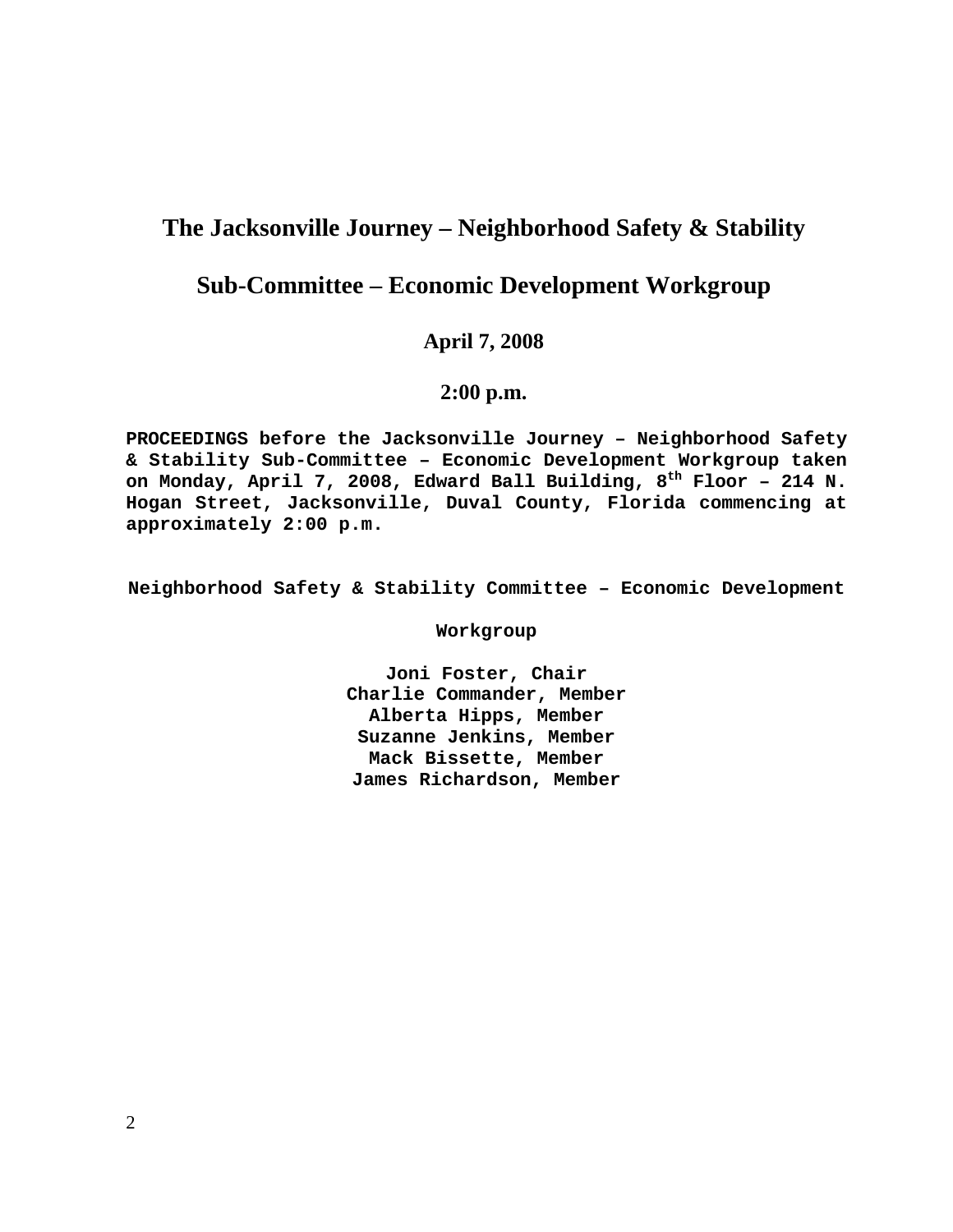#### **APPEARANCES**

#### **COMMITTEE CHAIRS & MEMBERS:**

JONI FOSTER, Chair MACK BISSETTE, Member CHARLIE COMMANDER, Member ALBERTA HIPPS, Member SUZANNE JENKINS, Member JAMES RICHARDSON, Member

#### **ABSENT MEMBERS:**  NONE

#### **STAFF:**

CHAD POPPELL JENNIFER SAVAGE LYNN RIX

#### **OTHERS PRESENT:**

Derek Igou Chris Sutton Paul Crawford Paul Tutwiler Jennifer Holbrook Eugene Montgomery Wight Greger

#### **PROCEEDINGS**

April 7, 2008

Neighborhood Safety & Stability Chair/Committee 2:00 p.m.

**Call to Order and Comments.** Chairwoman Foster called the meeting to order at 2:10 p.m.

**Purpose of Meeting.** Discuss the Mayor's crime initiative – The Jacksonville Journey – Take a Step – Neighborhood Safety & Stability Sub-Committee.

Chairwoman Foster had prepared a revision of the previous draft recommendations. This revised document can be found on the website at: http://www.coj.net/Mayor/Jacksonville+Journey/Minutes.htm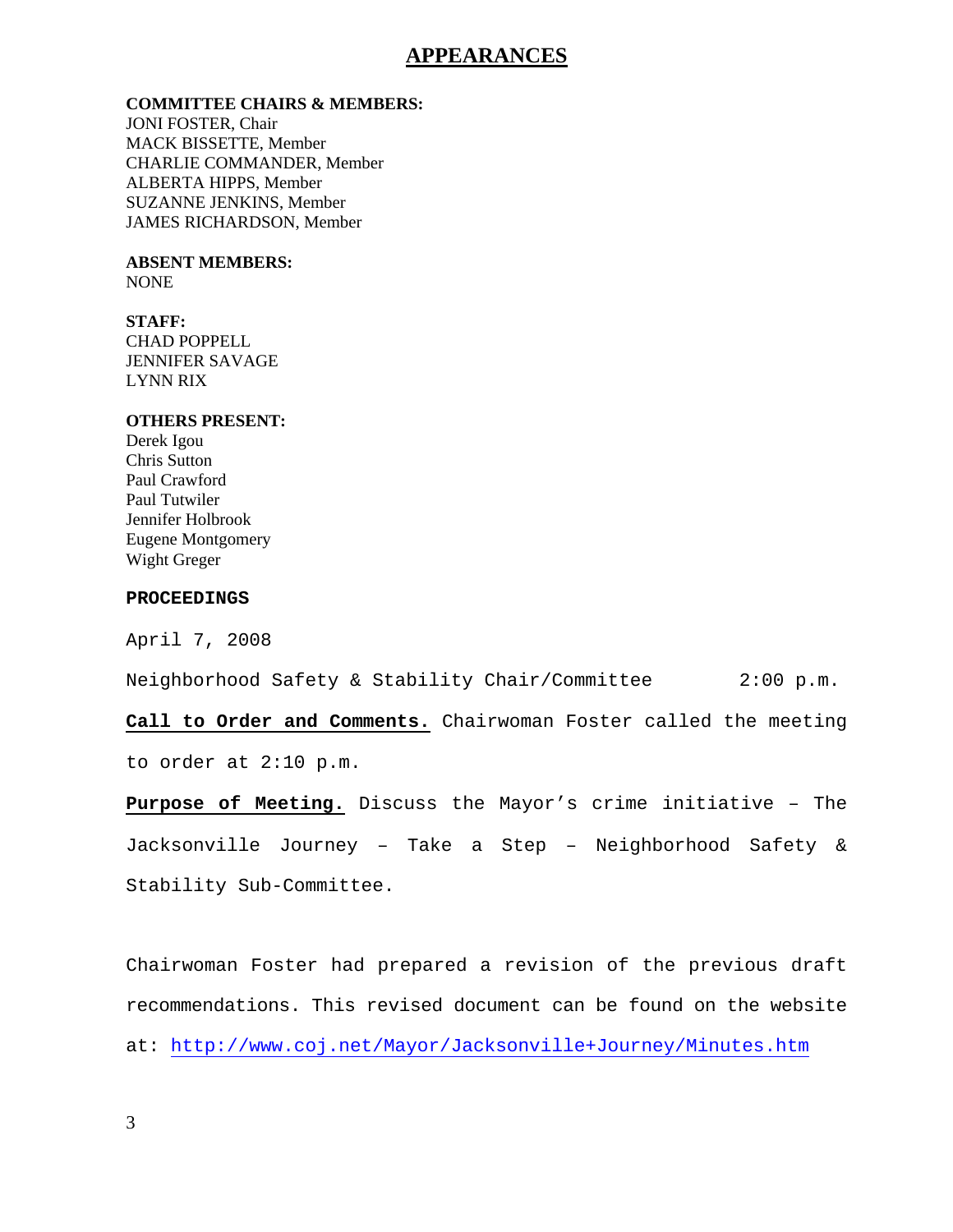Under Assumptions it was suggested to add that there are 2 levels of neighborhoods – those that are completely gone and one that is teetering.

**Recommendation 1:** Accepted unanimously without discussion.

**Recommendation 2:** Candice Moody from WorkSource joined the meeting by conference call. They have 2 types of clients. Those that are high tech and high touch. There is a growing gap between these two client bases. High touch clients are not comfortable with technology and are lacking in job skills. WorkSource has a plan to have teams of 5 or 6 people to make connections in neighborhoods using other people's bricks. They will rove to various schools and community centers to target specific neighborhoods. Secondly they will train a core of volunteers according to the Service Corp of Retired Executives (SCORE) model so that people from the neighborhood are helping people in their neighborhood.

There is a gap for the entry-level worker: 1.) They don't know where they are in the job search. They don't know what their barriers are. 2.) Lack of time/personnel on the WorkSource side. Q: Can WorkSource prioritize these services to the crime hot spots? Barrier: By the time they reach working age, many have already made life-altering decisions that bar them from many employment opportunities.

Q: Is WorkSource helping them or is anyone else? There are 2 staff members that cover all the high schools in 6 counties – what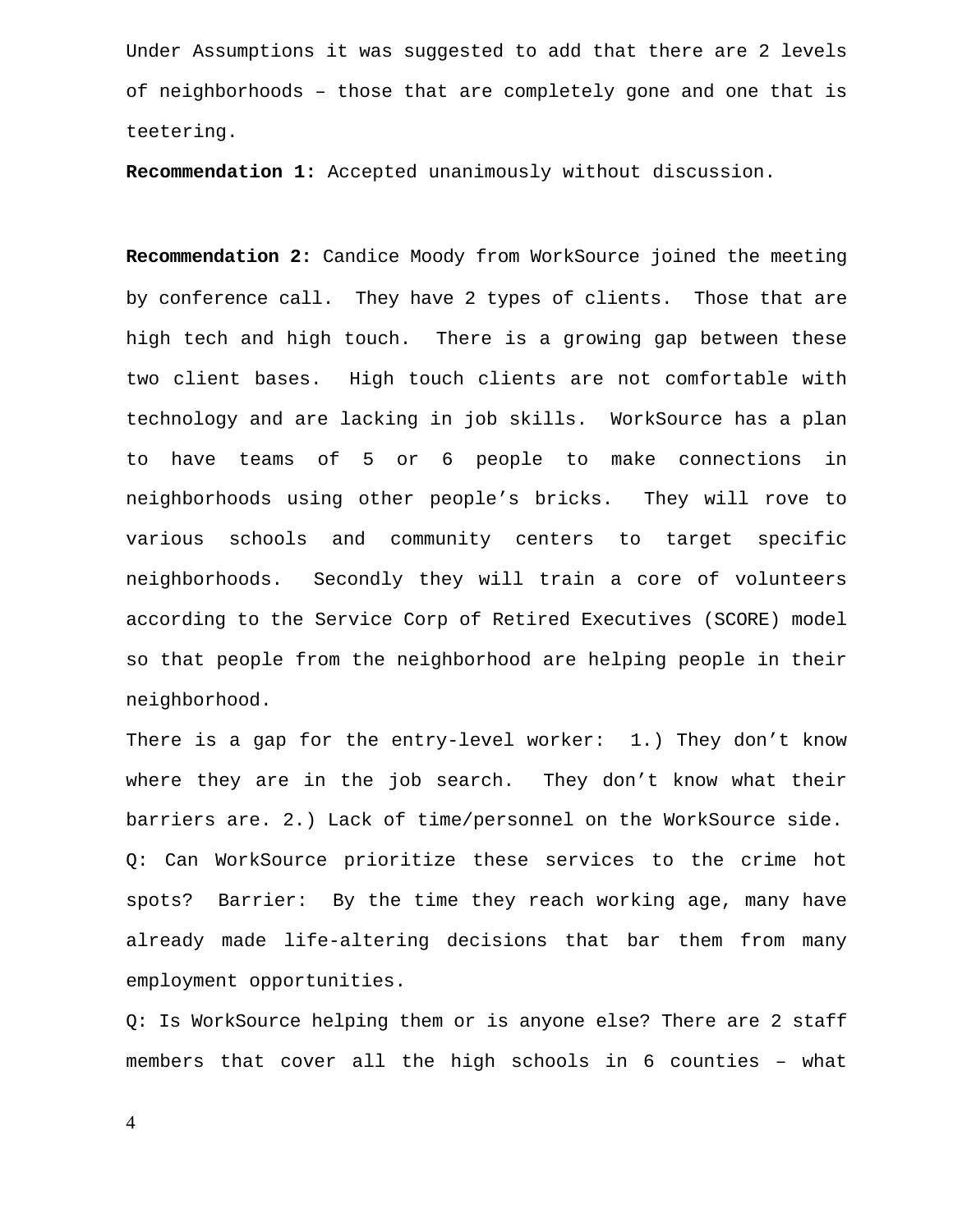employers expect. She suggests reaching out to the faith-based community. Junior Achievement is also an outreach for economic education. Amended to add "centers/facilities" in 2a. Accepted unanimously.

**Recommendation 3:** Paul Tutwiler of Northwest Jacksonville CDC spoke to this recommendation. 1.) Identify crime. 2.) Get citizens/residents involved in neighborhood associations. 3.) Bring in new homes/homeowners and connect them with existing homeowner associations. This model has been shown to decrease crime. 4.) Economic development is the next natural flow. An example of this is the Northpoint development at Myrtle and Moncrief.

Q: Marketing study? 1.) What the community wants. 2.) Feasibility – cheap land and enterprise/empowerment zone may not be enough to compensate for the crime in the mind of businesses.

Q: Who comprises the board? 1/3 of the board members are local residents. Someone must take control. The CDC is a non profit business.

Q: What do you need to take this to the top? How can the city help? 1.) Antiquated zoning laws. 2.) Assemble properties to comply with zoning. 3.) Identify, practical plan, and implementation strategy.

Q: Sometimes it's a retail operation – a first entry level job to get started on a career path. Who should the city be working with?

5 A: In blighted areas anything of higher use makes the community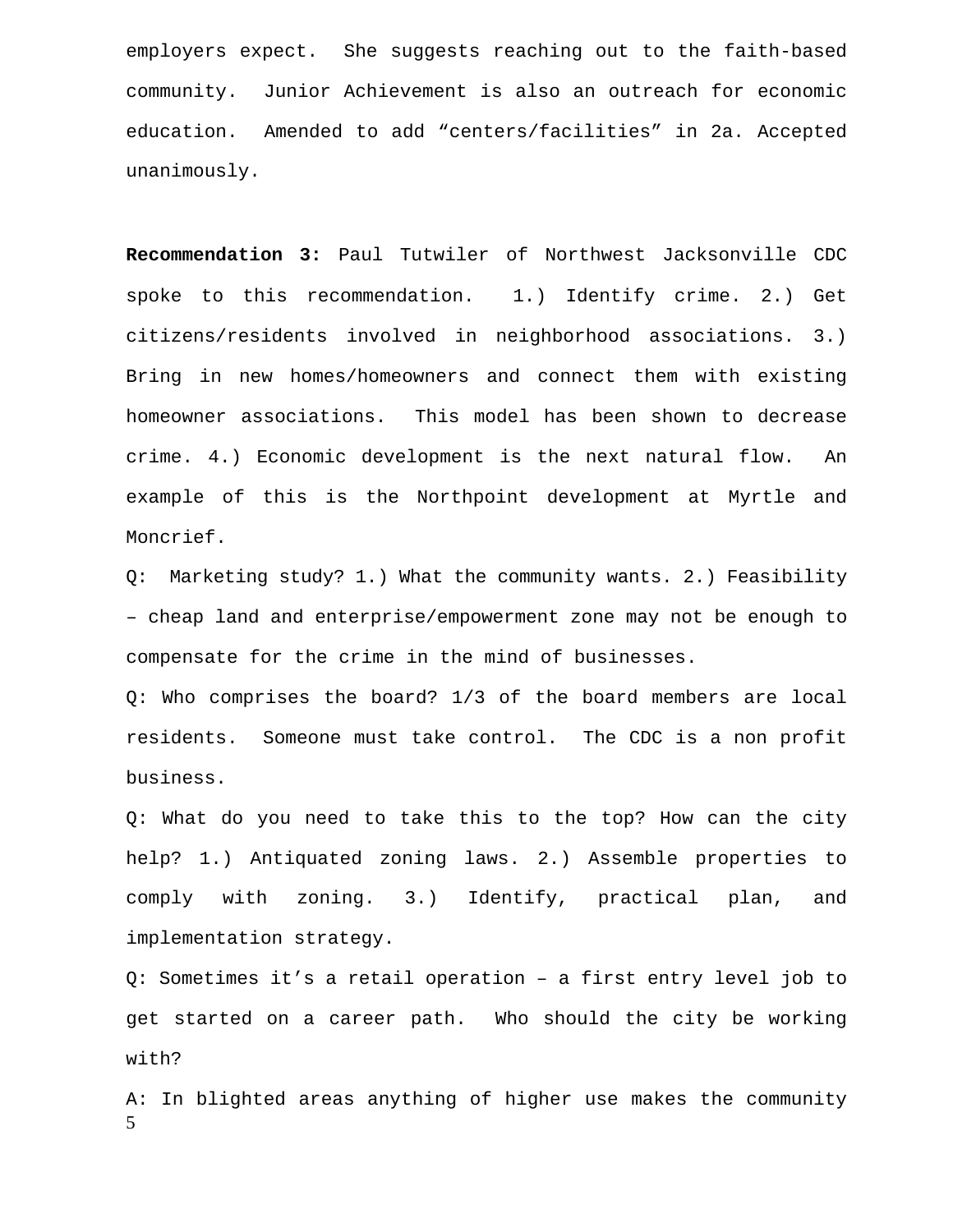better.

Accepted unanimously.

**Recommendation 4:** Derek Igou, Deputy Director of Environmental and Compliance Department. Code enforcement and zoning enforcement have been combined under the reorganization. Still getting up to speed on the zoning enforcement, but code enforcement has begun making head way in being proactive as opposed to reactive. Today they are 40% proactive and compliance rates are increasing. Municipal Code Compliance continues to streamline and increase pro activity.

Q: Do you need more money to be able to do your job effectively. A: We really just need to increase abatement dollars. Abatement goes a long way in increasing compliance.

Continue to streamline and

Amended to add "proactive enforcement" Accepted unanimously.

**Recommendation 5:** Paul Crawford of the Jacksonville Economic Development Commission (JEDC) spoke to this recommendation. The JEDC develops economic-based jobs that bring money in from outside the city. The JEDC really doesn't impact local jobs. Local businesses provide jobs that are created to enhance a neighborhood.

Q: What is the break point salary when it is more advantageous to work than sell drugs? \$11-12.

There are two Community Redevelopment Areas (CRA) – one downtown,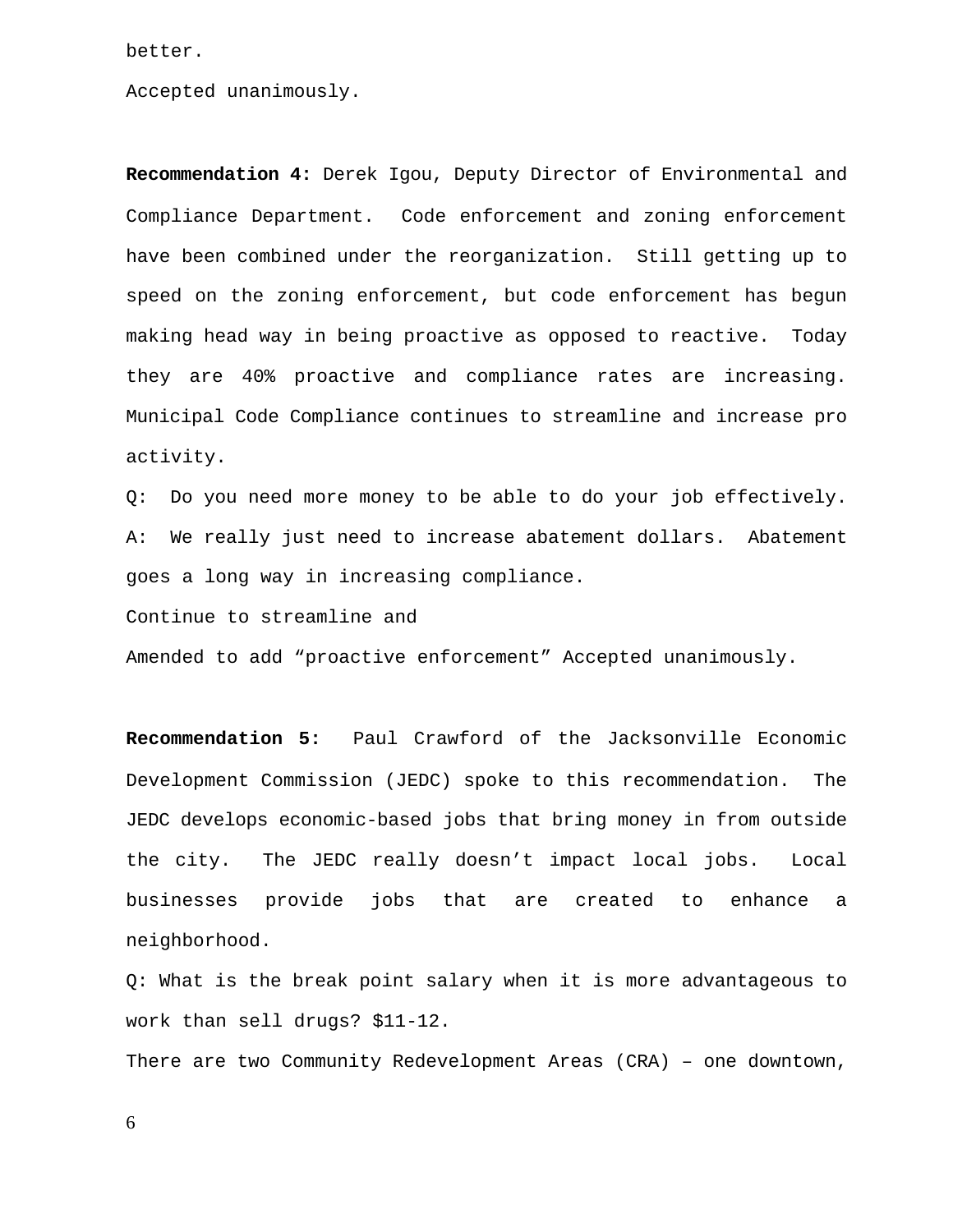and one at the airport. The city needs to work with JEDC and Housing.

Chris Sutton spoke about the Seeds of Change program. It was suggested that program be changed to incentives. Housing and Neighborhoods Department (HAND) needs a plan that will encourage "revitalization incentives and planning support". It was determined that Springfield is not on the list of Neighborhood Action Plans (NAP). Therefore the wording NAP will be changed to "target areas".

Accepted unanimously.

**Recommendation 6:** Based on prior discussions with Paul Tutwiler and Paul Crawford, this was passed without discussion other than an amendment o add "other redeveloping". Accepted unanimously.

**Recommendation 7:** This recommendation did not require any discussion other than to add that JTA fund clean up and beautification of their bus stops.

**Recommendation 8:** Accepted unanimously without discussion.

**Recommendation 9:** Accepted unanimously without discussion.

**Recommendation 10:** Home builders should take advantage of tax rebates available through the empowerment/enterprise zones. But the process is very confusing and difficult. There needs to be communication of the availability of these programs and also communication that assistance in filling out the forms is available from JEDC. There needs to be a marketing/PR arm of the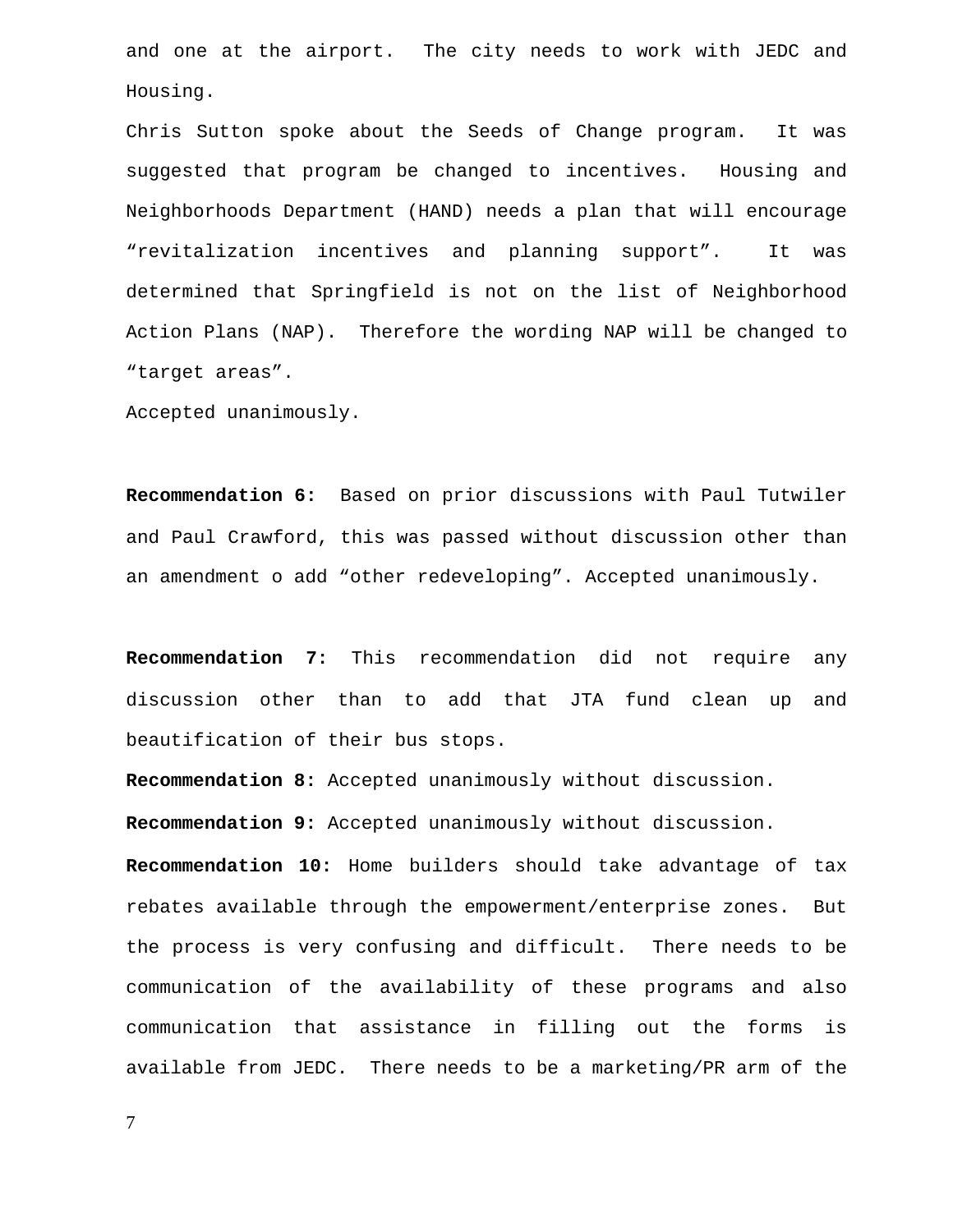JEDC.

Amend to add "efforts through the marketing arm of the JEDC". Accepted unanimously.

**Recommendation 11:** Funding of city social services is not always part of the economic development solution and should be handled with care. Analysis and criteria should be established for the funding and site placement of social services that may discourage economic development and create intensity of undesirable activities. Accepted unanimously.

We need to encourage the funding arm to understand that we know new funding sources will need to be found. If the money/investment is not spent on the front end it will cost us by multiples on the back end.

The meeting was adjourned at 4:00 p.m.

#### **2. Action Items**

**Recommendation 1:** Accepted unanimously.

**Recommendation 2:** Amended to add "centers/facilities" in 2a. Accepted unanimously.

**Recommendation 3:** Accepted unanimously.

**Recommendation 4:** Amended to add "proactive enforcement" Accepted unanimously.

**Recommendation 5:** Accepted unanimously.

**Recommendation 6:** Amended to add "other redeveloping". Accepted unanimously.